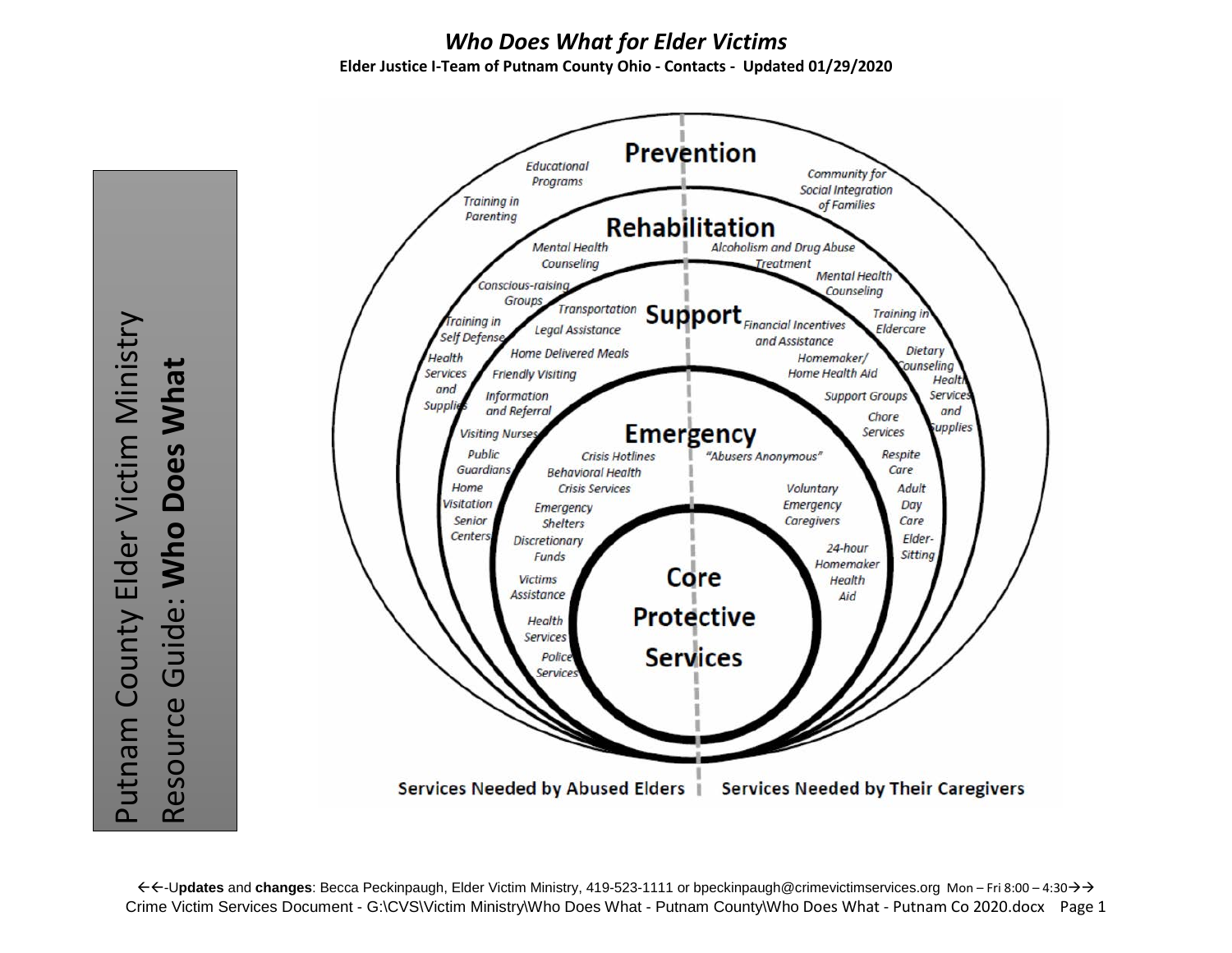| Core Protective<br>Services  | <b>Job and Family Services, Putnam</b><br>County<br><b>Adult Protective Services (APS)</b><br>567-376-3777<br>Toll Free 1-800-523-5799<br>575 Ottawa-Glandorf Rd., Suite 1<br>Ottawa, OH 45875<br>Meg Schroeder<br>Investigator<br>Meg.Schroeder@jfs.ohio.gov<br><b>Traci Kohls</b><br>Social Services Supervisor<br>traci.kohls@jfs.ohio.gov                                                                                                                                                                                                                        | -Prevent, reduce, and remedy conditions that cause adults over 60 to be endangered by<br>providing services appropriate to the needs of the adult.<br>-Protect elderly who are handicapped by the infirmities of aging or who have a physical<br>or mental impairment.<br>-The person must be living in an independent living arrangement.<br>-Face-to-face home visit to investigate concern.<br>-Assist the vulnerable adult as well as the alleged perpetrator.<br>-If there is a need for protective services, an APS worker will work with adult victim and<br>others to reduce or eliminate danger.<br>-Assist the adult to remain in his/her home or community.<br>-Legal action is taken only after all other appropriate solutions have been explored.<br>-Refer to law enforcement and Crime Victim Services.<br>-Maximize the adult's independence and self-direction.<br>(ORC 5101.60-72 & www.OhioHOPES.org) |
|------------------------------|----------------------------------------------------------------------------------------------------------------------------------------------------------------------------------------------------------------------------------------------------------------------------------------------------------------------------------------------------------------------------------------------------------------------------------------------------------------------------------------------------------------------------------------------------------------------|---------------------------------------------------------------------------------------------------------------------------------------------------------------------------------------------------------------------------------------------------------------------------------------------------------------------------------------------------------------------------------------------------------------------------------------------------------------------------------------------------------------------------------------------------------------------------------------------------------------------------------------------------------------------------------------------------------------------------------------------------------------------------------------------------------------------------------------------------------------------------------------------------------------------------|
| Emergency Police<br>Services | <b>Putnam County Sheriff Dept.</b><br><b>Sheriff Brian Siefker</b><br>419-523-3208<br><b>Ottawa Police Department</b><br>Safety Director / Police Chief<br>Richard D. Knowlton<br>419-523-3449<br>Chief Scott Stant, Pandora PD<br>419-384-3112<br>Chief Denny Cupp, Leipsic PD<br>419-943-2421<br>Chief Jim Gulker, Kalida PD<br>419-532-3030<br>Chief Sean Hiler, Cols. Grove PD<br>419-659-2404<br>Chief Rob Searfoss, Glandorf PD<br>419-538-7171<br>Chief Arnie Hardy, Continental/Dupont PD<br>419-596-3833<br>Chief Jay Herrick, Ottoville PD<br>419-523-3208 | -Where the elements of a crime exist, arrest alleged perpetrator(s).<br>-May be able to make an arrest without the victim's consent.<br>-Interview victim and witnesses and collect evidence.<br>-Present report of case to Prosecutor for charging decision.<br>-May accompany advocates and APS on home visits.<br>-Conduct wellbeing checks.<br>-Report to Adult Protective Services.                                                                                                                                                                                                                                                                                                                                                                                                                                                                                                                                  |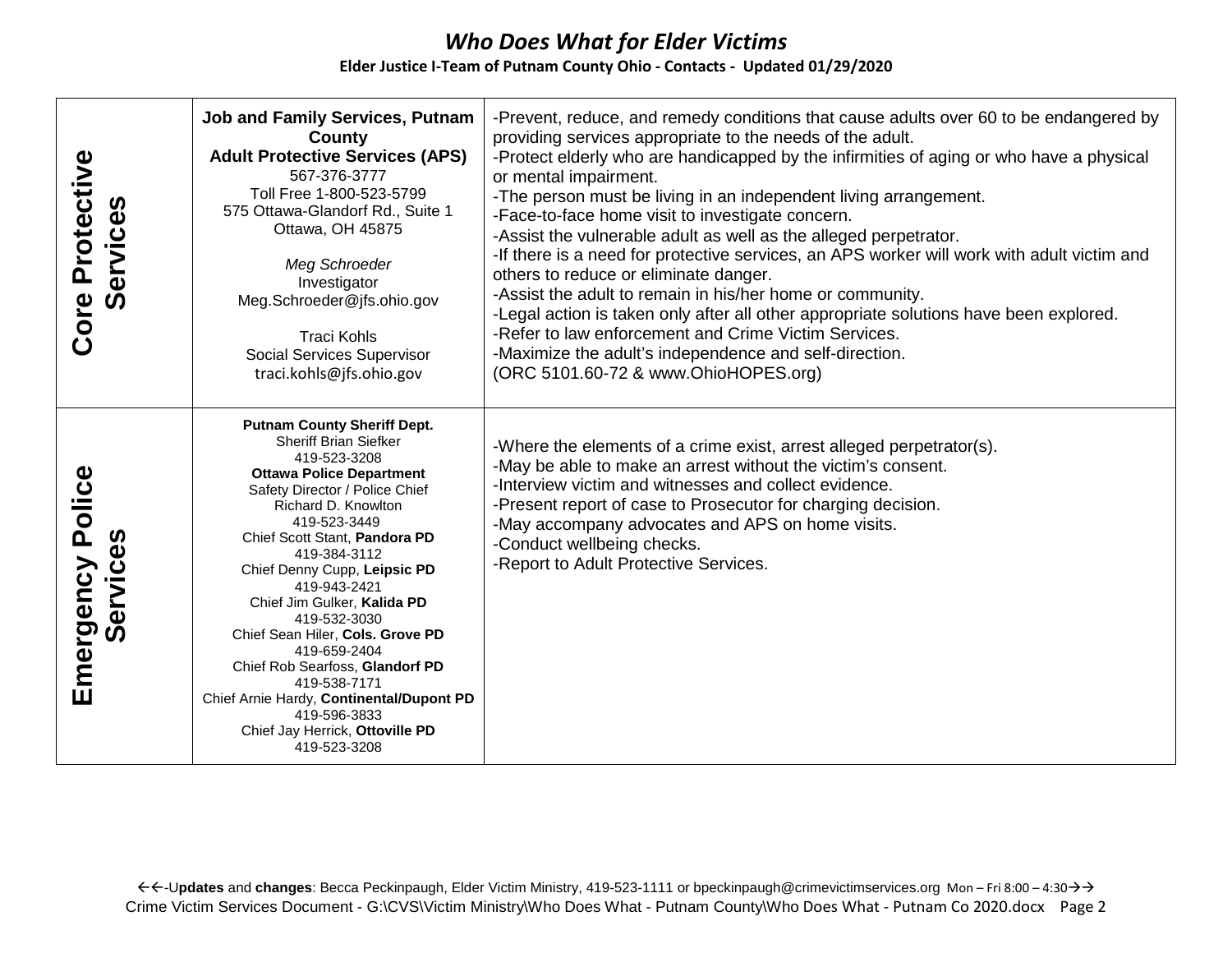#### **Elder Justice I-Team of Putnam County Ohio - Contacts - Updated 01/29/2020**

| Emergency<br>Services<br>Health | Hospital<br><b>Lima Memorial Hospital</b><br>1001 Bellefontaine Ave, Lima, OH<br>45804<br>(419) 228-3335                                                          | LMH Putnam County Family Care, 102 Putnam Parkway, Ottawa, OH 45875 (419)523-9632<br>Mon - Fri, 8:00 AM to 8:00 PM, and Sat. from 8:00 AM to 2:00 PM.                                            |                                                                                                                                     |                                                                                                   |
|---------------------------------|-------------------------------------------------------------------------------------------------------------------------------------------------------------------|--------------------------------------------------------------------------------------------------------------------------------------------------------------------------------------------------|-------------------------------------------------------------------------------------------------------------------------------------|---------------------------------------------------------------------------------------------------|
| Emergency<br>Services<br>Health | <b>Hospital</b><br><b>St. Rita's Medical Center</b><br>730 W Market St, Lima, OH 45801<br>Medical Center (419) 227-3361<br>Emergency Dept. (419) 226-9442)        | St. Rita's Westside-Luke<br><b>Urgent Care</b><br>(formerly Luke Medical)<br>2195 Allentown Road, Lima<br>419-227-2245<br>8 a.m. - 8 p.m. Monday<br>through Saturday<br>10 a.m. to 6 p.m. Sunday | <b>St. Rita's Eastside Urgent Care</b><br>967 Bellefontaine Avenue, Lima<br>419-996-5895<br>8 a.m. - 8 p.m. Monday through Saturday |                                                                                                   |
| Emergency<br>Services<br>Health | Hospital<br><b>St. Rita's Medical Center</b><br><b>St Rita's Professional Services</b><br>300 W. Market St.<br>Lima, OH 45801<br>o:419-226-9734<br>f:419-996-2659 | <b>St. Rita's Delphos Ambulatory</b><br><b>Care Center</b><br>1800 East 5th, Delphos<br>419-996-5030<br>8 a.m. - 8 p.m. Monday through<br>Saturday                                               | <b>Putnam County</b><br><b>Ambulatory Care Center-</b><br>601 US 224<br>Glandorf, Ohio<br>419-538-6288                              | <b>Call-A-Nurse</b><br>8 AM - 12 Midnight<br>419-226-9000<br>800-437-4827<br><b>Free Services</b> |
| Emergency<br>Services<br>Health | <b>Bluffton Hospital Emergency</b><br><b>Department</b><br><b>Blanchard Valley Health System</b><br>139 Garau St., Bluffton<br>419-358-9010                       | Ottawa Medical and Diagnostic Center<br>Of Blanchard Valley Medical Centers<br>1740 N Perry St, Ottawa, OH 45875<br>Hours: Monday - Friday, 8 a.m. - 4 p.m.                                      |                                                                                                                                     |                                                                                                   |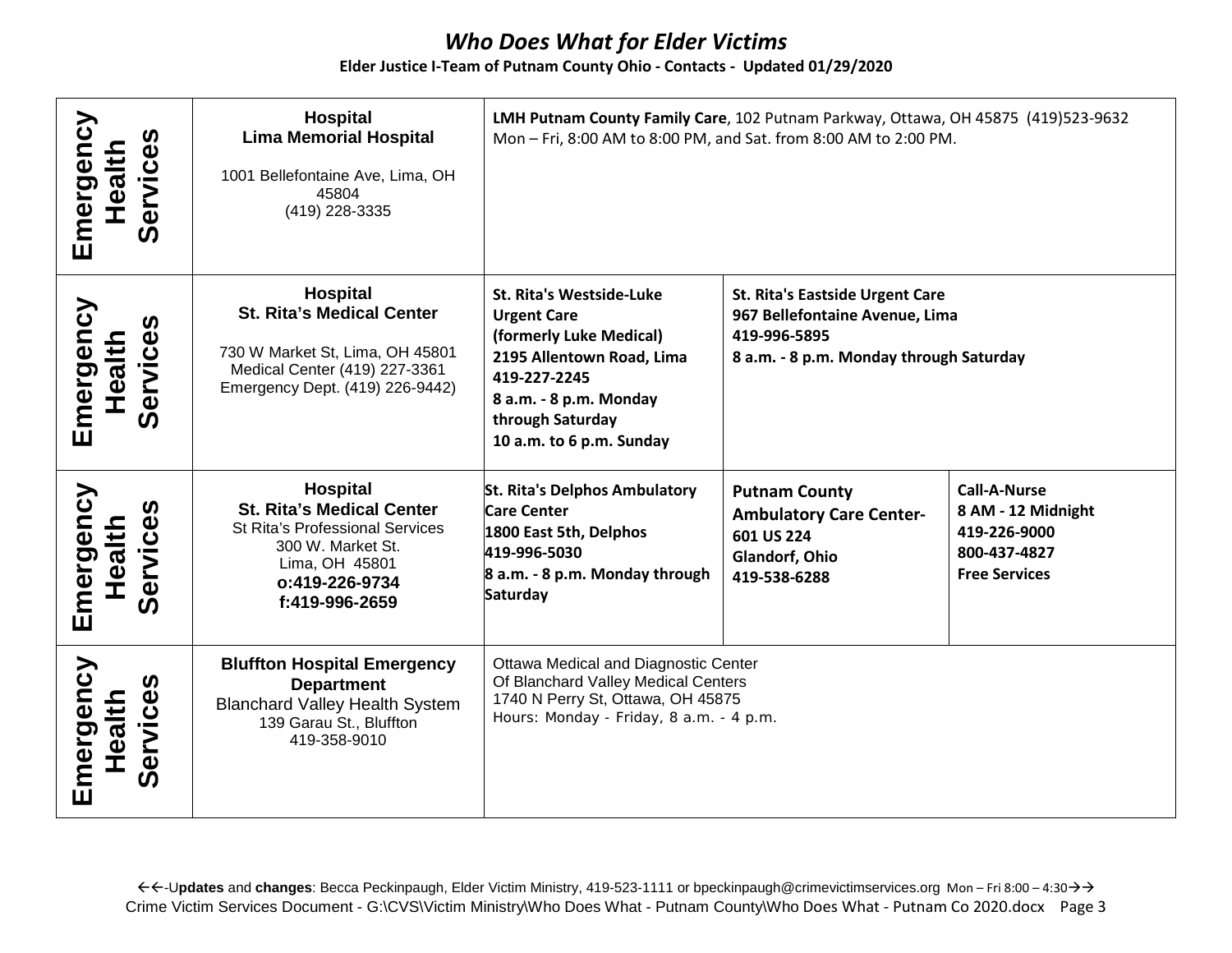#### **Elder Justice I-Team of Putnam County Ohio - Contacts - Updated 01/29/2020**

| Emergency<br>Services<br>Health     | <b>Van Wert County Hospital</b><br>1250 S. Washington St.<br>Van Wert, OH 45891<br>419-238-2390<br>800-686-3963                                    | The Mission of Van Wert Medical Services is to promote wellness, while providing quality health<br>services through compassionate care to all patients, physicians, and providers we serve.                                                                                                                                                                                         |
|-------------------------------------|----------------------------------------------------------------------------------------------------------------------------------------------------|-------------------------------------------------------------------------------------------------------------------------------------------------------------------------------------------------------------------------------------------------------------------------------------------------------------------------------------------------------------------------------------|
| Emergency<br>Services<br>Health     | <b>Paulding County Hospital</b><br>1035 West Wayne Street,<br>Paulding, Ohio 45879<br>Phone: 419-399-4080<br>Toll Free: 1-800-741-1743             | Paulding County Hospital exists to continually improve the health status of the residents in our<br>service area.<br><b>Emergency Room</b><br><b>Urgent Care</b><br><b>Specialty Clinic</b><br>Surgery<br>Nursing<br>Swing bed/Transitional Care                                                                                                                                    |
| Emergency<br>Services<br>Health     | <b>Promedica Defiance Regional</b><br>Hospital<br>1200 Ralston Ave,<br>Defiance, OH 43512<br>(419) 783-6955                                        | The Coping Center<br><b>Emergency and Trauma Center</b><br>ProMedica Hearing Center<br>Heart and Vascular Care<br>Kaitlyn's Cottage<br>Women's Health Center                                                                                                                                                                                                                        |
| ssistance<br>Emergency<br>Utilities | <b>HHWP Community Action</b><br><b>Commission</b><br><b>Heating/Cooling Assistance</b><br>1205 E. 3rd Street<br>Ottawa, OH 45875<br>(419) 523-5345 | Emergency home energy assistance program for elderly and low income residents. Call for<br>appointment to schedule. The Home Energy Assistance Program (HEAP) is a federally funded<br>program administered by the Ohio Department of Development, Office of Community Services. It<br>is designed to help eligible low-income Ohioans meet the high costs of home heating/cooling. |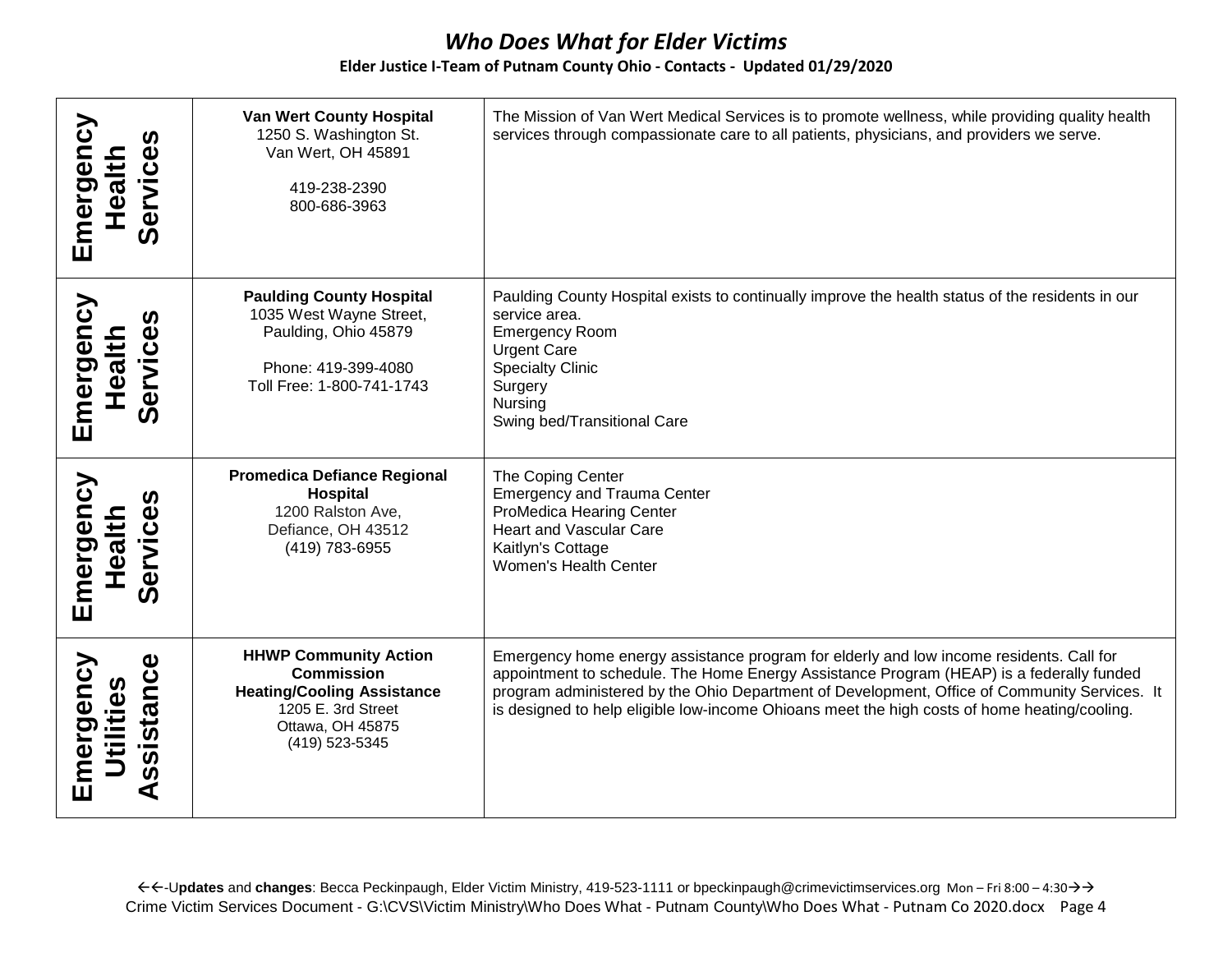| Emergency Victim<br>Assistance | <b>Crime Victim Services</b><br>Court Advocacy<br><b>Elder Victim Ministry</b><br>419-523-1111<br>www.crimevictimservices.org<br>Tammy Baumunk, Program<br>Supervisor/DV Victim Advocate<br>Beth Hellman, Intake Advocate<br>Greg Recker, Juvenile/Felony Victim<br>Advocate<br>Becca Peckinpaugh,<br>Elder Victim Advocate<br>Deb Wyant, SA/Misdemeanor Victim<br>Advocate | -Confidential relationship & communications with victim.<br>-Counseling services for victims and families.<br>-Assist and advocate for victim through justice process<br>- Refer to community services.<br>-Safety planning and Protection Order assistance.<br>-Court Hearing notifications.<br>-Accompany victims to court.<br>-Emergency financial assistance.<br>-Assist filing for Ohio Victim Compensation Funds.<br>-Liaison with law enforcement and prosecutors.<br>-Collaboration with Adult Protective Services. |
|--------------------------------|-----------------------------------------------------------------------------------------------------------------------------------------------------------------------------------------------------------------------------------------------------------------------------------------------------------------------------------------------------------------------------|-----------------------------------------------------------------------------------------------------------------------------------------------------------------------------------------------------------------------------------------------------------------------------------------------------------------------------------------------------------------------------------------------------------------------------------------------------------------------------------------------------------------------------|
| <b>Victim Assistance</b>       | Awakenings Victim Outreach, a<br>program of Area Agency on Aging<br>419-222-7723<br>awakenings@psa3.org<br>Alisha Harper, LISW, Care Coordinator                                                                                                                                                                                                                            | Services provided:<br>Short term meals or groceries<br>Emergency short-term housing<br>Transportation to appointments<br>Short term crisis counseling to address trauma and grief<br>Information & Referral services<br>Case management<br>Other victim assistance services as needed<br>Educational trainings tailored for organizations, community members, banks,<br>churches, law enforcement, etc.                                                                                                                     |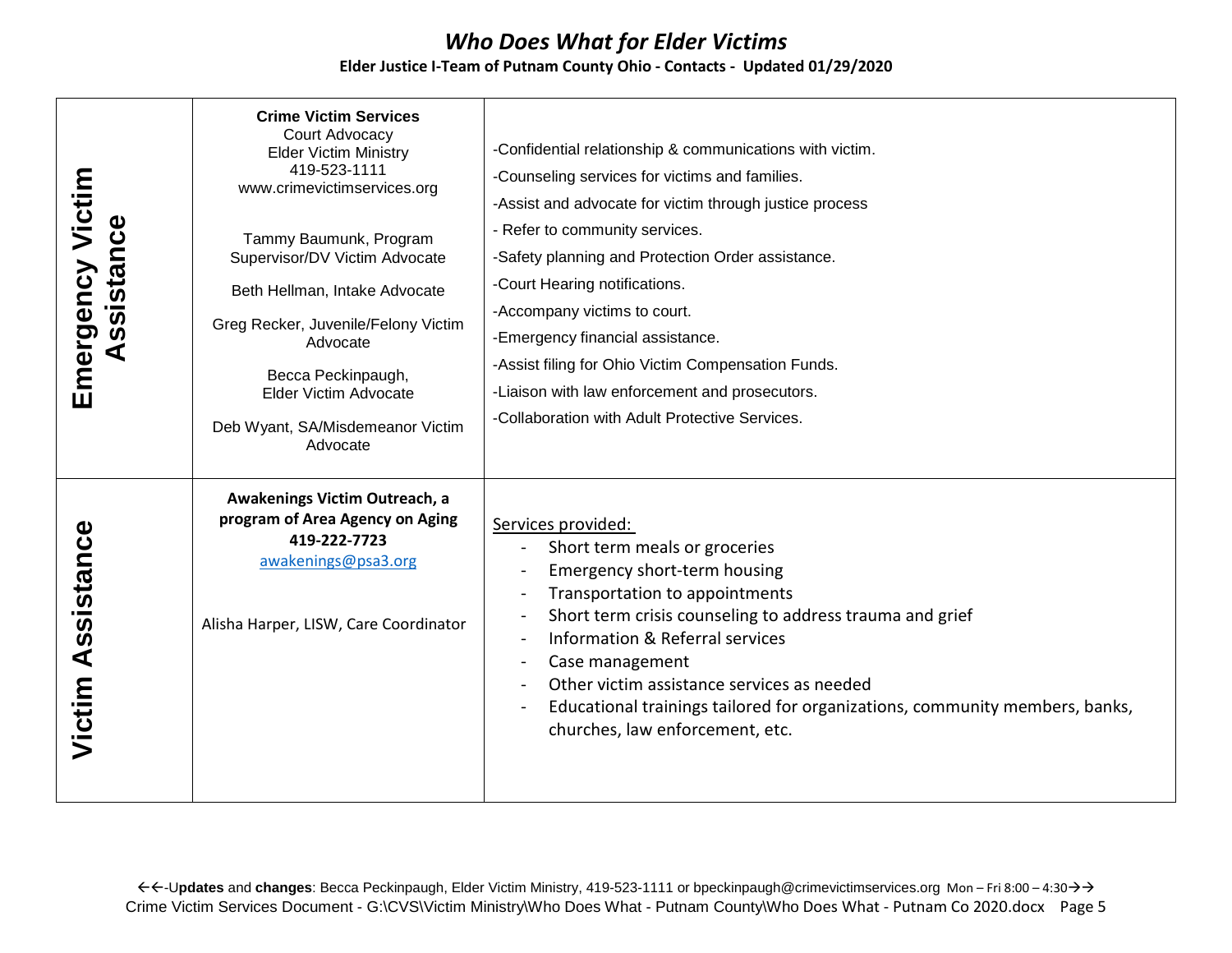| Emergency<br>Shelter | <b>Domestic Violence Shelter</b><br><b>Crossroads</b><br>419-228-4357<br>www.crossroadscrisiscenter.com<br>Exec. Director Christel Keller<br>419-228-6692<br>Res. Housing Supervisor<br><b>Marcitta Sherell</b><br>419-228-4357                                                                                                                                                                | -Confidential relationship and communications with victim.<br>-Information to the victim and various professionals about the dynamics of domestic<br>violence, including role of violence and sexual assault and the pattern of tactics; "see the<br>big picture."<br>-Offer alternatives including crisis and longer term resources based on victim's desires<br>and needs.<br>-Provide emergency shelter, legal advocacy, support groups.<br>-Accompany and support victims in court.<br>-Safety planning.<br>-Support the victim for as long as victim desires the advocate's involvement. |
|----------------------|------------------------------------------------------------------------------------------------------------------------------------------------------------------------------------------------------------------------------------------------------------------------------------------------------------------------------------------------------------------------------------------------|-----------------------------------------------------------------------------------------------------------------------------------------------------------------------------------------------------------------------------------------------------------------------------------------------------------------------------------------------------------------------------------------------------------------------------------------------------------------------------------------------------------------------------------------------------------------------------------------------|
| Emergency<br>Shelter | <b>Emergency Shelter</b><br><b>Shalom Center for Elder Abuse</b><br><b>Prevention at Cedar Village</b><br>Mason, Ohio<br>888-295-7453<br>shalomcenter@cedarvillage.org.<br><b>Requirements:</b> must be agency<br>referred.                                                                                                                                                                    | Provides emergency shelter for elder abuse victims aged 65 and older<br>$\bullet$<br>Only Elder Abuse Emergency Shelter in the Midwest<br>*** Will provide policies, protocols to assist new shelters pro bono                                                                                                                                                                                                                                                                                                                                                                                |
| Crisis<br>Hotlines   | <b>Ohio Coalition for Adult Protective Services Help-Line</b><br>800-411-2267 OCAPS<br>Eldercare Locator, a public service of the U.S. Administration on Aging 800-677-1116<br><b>Nursing Home Abuse/Long Term Care Hotline</b><br>800-342-0533<br>Domestic Violence: Crossroads Crisis Center 419-228-4357 877-228-4357<br>Rape Crisis: Crime Victim Services 1-87-STOP-RAPE (1-877-867-7273) |                                                                                                                                                                                                                                                                                                                                                                                                                                                                                                                                                                                               |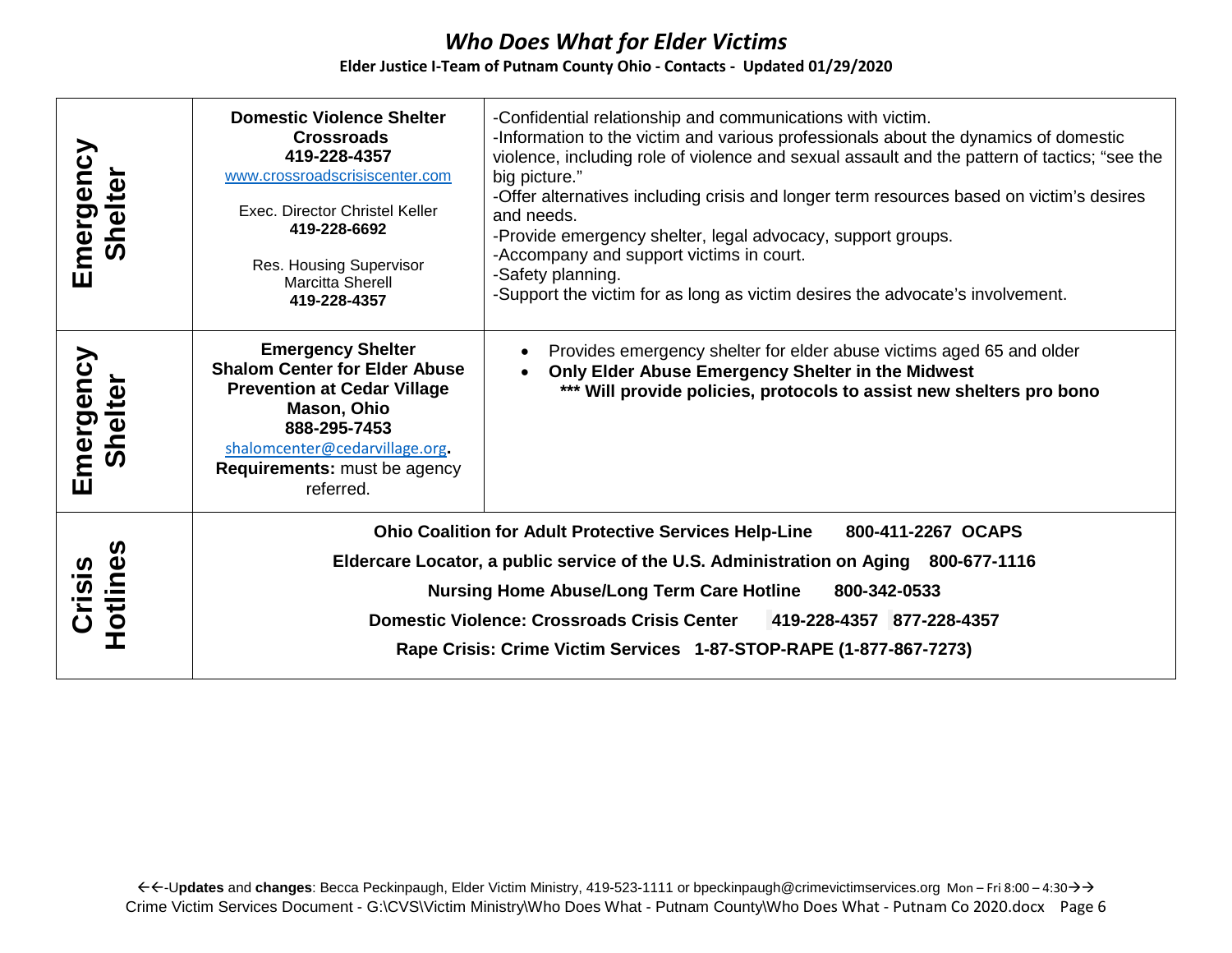| Ù<br>Ū                         | <b>Putnam County Prosecutor's Office</b><br>419-523-3600<br>Gary Lammers, Prosecutor<br>Andrew Benchic, Asst. Prosecutor<br>Kathryn Porter, Asst. Prosecutor | -Reviewing and prosecuting all felony crimes, including crimes against the elderly,<br>disabled, and vulnerable populations. Some statutes have enhancements based on<br>crimes committed against persons 65 years of age and older.                                                                                                                                                                                                                                                                                                                               |
|--------------------------------|--------------------------------------------------------------------------------------------------------------------------------------------------------------|--------------------------------------------------------------------------------------------------------------------------------------------------------------------------------------------------------------------------------------------------------------------------------------------------------------------------------------------------------------------------------------------------------------------------------------------------------------------------------------------------------------------------------------------------------------------|
|                                | <b>Putnam County Board of</b><br><b>Developmental Disabilities</b><br>124 Putnam Parkway<br>Ottawa, Ohio 45875<br>ph: (419)-523-0122                         | Service and support administration staff coordinate services and supports needed by<br>individuals with developmental disabilities to achieve positive outcomes for success in<br>their daily lives. Supports are provided to promote choices and opportunities in one's<br>home, work, or community.<br>Eligibilty<br>Assessment<br><b>Individual Service Planning</b><br>Monitoring/Coordinating Services<br>Information/Referral<br>Community Residential Supports: Supportive Living/Medicaid Waivers                                                          |
| ippor<br>$\tilde{\bm{\omega}}$ | <b>Veterans Service Commission of</b><br><b>Putnam County</b><br>245 E. Main St.<br>Ottawa, OH 45875<br>Phone - 419-523-4478<br>Fax - 419-523-4805           | Putnam County Veterans Service Commission provides financial assistance, referrals,<br>information and aid in obtaining Department of Veterans' Affairs benefits.<br>There are many benefits and services available to veterans and their families. However,<br>these benefits are often overlooked or underutilized by those eligible to take advantage<br>of them. The Putnam County Veterans Service Commission exists to provide information<br>and referrals so that veterans and their families can obtain all the benefits they are<br>entitled to receive. |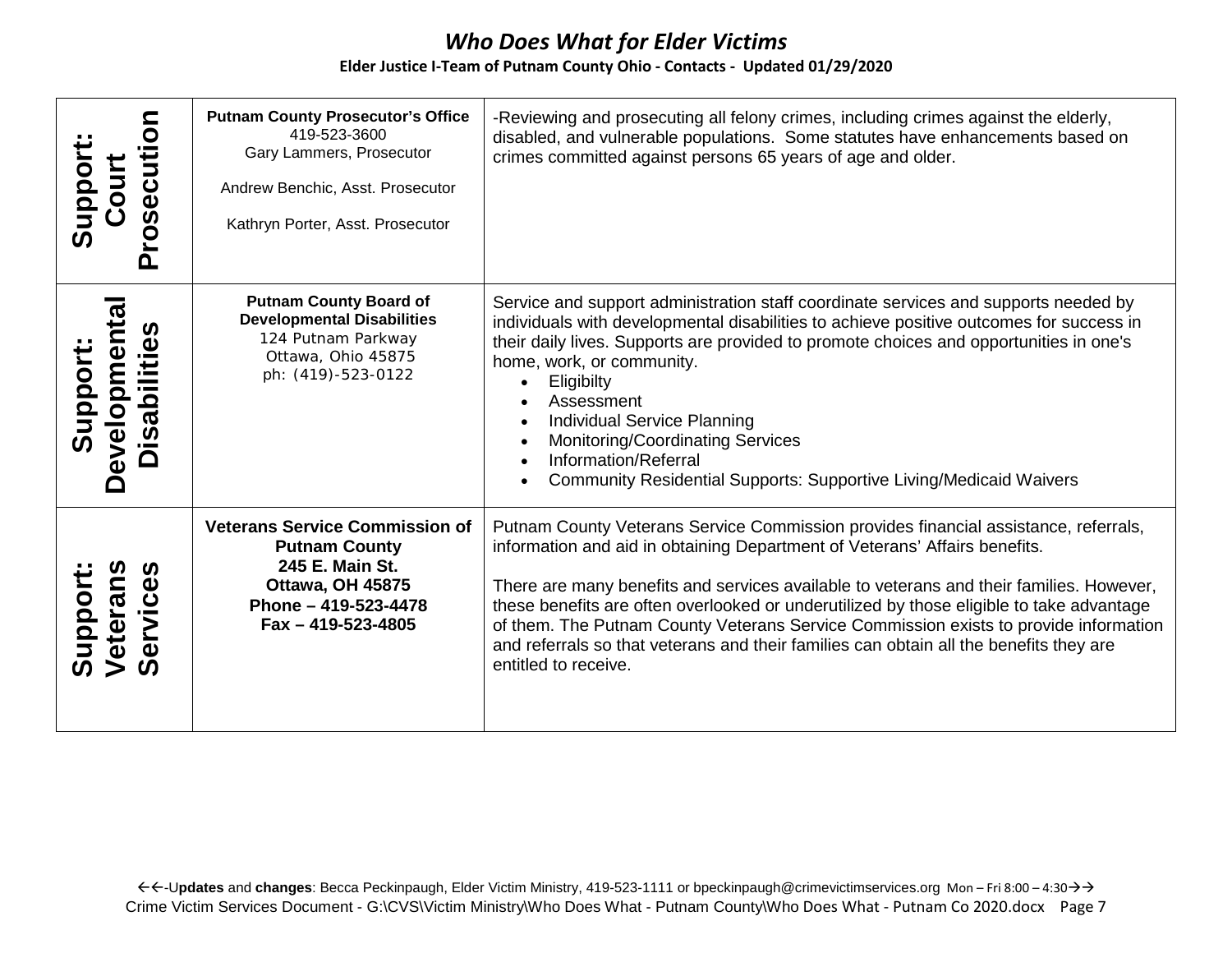#### **Elder Justice I-Team of Putnam County Ohio - Contacts - Updated 01/29/2020**

| <b>Support:<br/>Senior Services</b> | <b>Putnam County Council on Aging</b><br>419-523-4121<br>877-796-1760<br>1425 E. Fourth St.<br>Ottawa, OH 45875<br>putnamcouncilonaging.org<br>Judy Kahle, Outreach Worker<br>Pam Jones, Outreach Worker<br>Jodi Warnecke, Exec. Director | Eligibility: Putnam County resident, age 60 and better.<br>Cost: Free, donations are accepted.<br>Transportation: Medical appointments, essential errands and other personal<br>business. Transportation for medical appointments is available to Allen,<br>Defiance, Hancock, Henry, Paulding, Putnam and Van Wert counties.<br>Chore Services: Seasonal needs and minor home repairs such as washing<br>windows, cleaning spouts and eaves, trimming shrubs, installing grab bars,<br>building simple wheelchair ramps, etc.<br>Outreach: Licensed social worker available to assist clients with accessing<br>community resources, completing paperwork, and working through other issues<br>that affect older adults.<br>Medical Equipment Loan Closet: An assortment of new and used durable<br>medical equipment available to lend to those in need. Examples of items: canes,<br>walkers, wheelchairs, shower chairs, raised toilet seats, etc.<br>Preventative Programs: Fall Prevention Classes and Healthy U Diabetes<br>Classes.<br>Telephone Reassurance: Daily telephone call to provide conversation,<br>companionship and a check on the client's well-being.<br>Information and Referral Services<br>Caregiver Support: Information and support for non-professional caregivers. |
|-------------------------------------|-------------------------------------------------------------------------------------------------------------------------------------------------------------------------------------------------------------------------------------------|--------------------------------------------------------------------------------------------------------------------------------------------------------------------------------------------------------------------------------------------------------------------------------------------------------------------------------------------------------------------------------------------------------------------------------------------------------------------------------------------------------------------------------------------------------------------------------------------------------------------------------------------------------------------------------------------------------------------------------------------------------------------------------------------------------------------------------------------------------------------------------------------------------------------------------------------------------------------------------------------------------------------------------------------------------------------------------------------------------------------------------------------------------------------------------------------------------------------------------------------------------------------------------------------------|
| Services<br>Senior<br>Suppor        | <b>Ottawa Senior Citizens</b><br>Assn., Inc.<br>1035 E. 3rd St.<br>Ottawa, OH 45875<br>419-523-5593<br>Sue Barnhart, Director                                                                                                             | Senior Wellness and Lifestyle Enrichment:<br>Enhances the lives of seniors from all of Putnam County. Programs include fitness, education and<br>recreation.<br>Blood Pressure Checks; Monthly Toenail Clinics; resources and supportive classes.                                                                                                                                                                                                                                                                                                                                                                                                                                                                                                                                                                                                                                                                                                                                                                                                                                                                                                                                                                                                                                                |
| Services<br>Support<br>Senior       | <b>Alzheimer's Association</b><br><b>Northwest Ohio</b><br>1-800-272-3900<br>www.alz.org/nwohio                                                                                                                                           | Trained professionals are on hand for supportive listening, information, and referrals for services<br>and programs. This service is available 24 hours a day, 7 days a week.                                                                                                                                                                                                                                                                                                                                                                                                                                                                                                                                                                                                                                                                                                                                                                                                                                                                                                                                                                                                                                                                                                                    |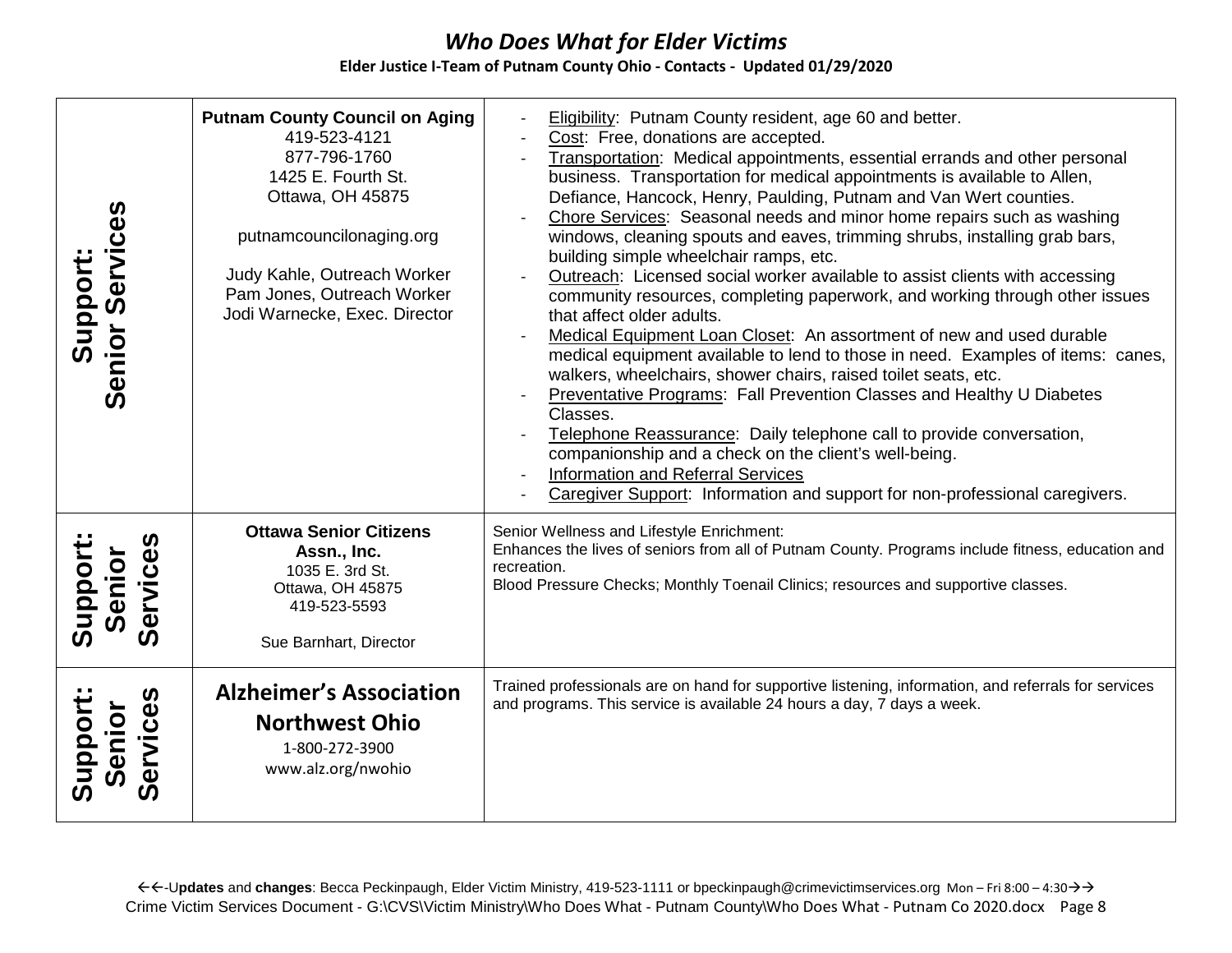|                                                       | <b>Lima Administrative Offices</b><br>419-228-7401                                                                        | Social Security Office Hours: MON; TUES; THUR; ; FRI: 9AM to 4PM<br>WED: 09:00 AM - 12:00 PM                                                                                                                                                                                                                                                                                                                                                                                                                                                                                                                                                                                                                                                                                                                      |
|-------------------------------------------------------|---------------------------------------------------------------------------------------------------------------------------|-------------------------------------------------------------------------------------------------------------------------------------------------------------------------------------------------------------------------------------------------------------------------------------------------------------------------------------------------------------------------------------------------------------------------------------------------------------------------------------------------------------------------------------------------------------------------------------------------------------------------------------------------------------------------------------------------------------------------------------------------------------------------------------------------------------------|
| Security<br>Social<br>Suppor                          | FEDERAL BLDG, STE 101<br>401 WEST NORTH ST<br>LIMA, OH 45801                                                              |                                                                                                                                                                                                                                                                                                                                                                                                                                                                                                                                                                                                                                                                                                                                                                                                                   |
| Nurses<br>Visitatio<br>Support<br>ome Vi<br>/isiting  | Area Agency on Aging 3<br><b>Passport Program and</b><br><b>Community Resource Center</b><br>419-222-7723<br>www.aaa3.org | -Eligibility: All ages now served<br>-Personal Care Assistance for Medicaid and Non- Medicaid individuals.<br>-Intake, referral and assistance.<br>-Free in-person, long-term care consultations.<br>-Transportation - Medical and Non-medical.<br>-Home delivery meals.<br>-Minor home modifications.<br>-Health education programs: Chronic Disease Self-Management, Matter of Balance,<br>Powerful Tools for Caregivers, Healthy U: Diabetes Self-Management, Chronic Pain<br>Self-Management                                                                                                                                                                                                                                                                                                                  |
| Nurses<br>Visitatio<br>Support<br>Home Vi<br>Visiting | Long Term Care Ombudsman<br>1-844-853-3188<br><b>Supervisor</b><br>Marianne Bradshaw                                      | -Protect the health, safety, welfare, and rights of long-term care and assisted living<br>consumers.<br>-Investigate and resolve complaints<br>-Work with consumers, their families, and provider staff to ensure the highest quality of<br>care possible.<br>-Support consumer autonomy--including the right to privacy, to make own decisions, and<br>to remain independent as long as possible.<br>-Refer to law enforcement and appropriate regulatory agencies as needed.<br>-Selection assistance to those considering a long-term care setting.<br>-Educate long-term care provider staff and the community on the rights of residents;<br>elder abuse, neglect and financial exploitation.<br>-Staff and volunteers (ombudsman associates) trained and certified through the<br>Ohio Department of Aging. |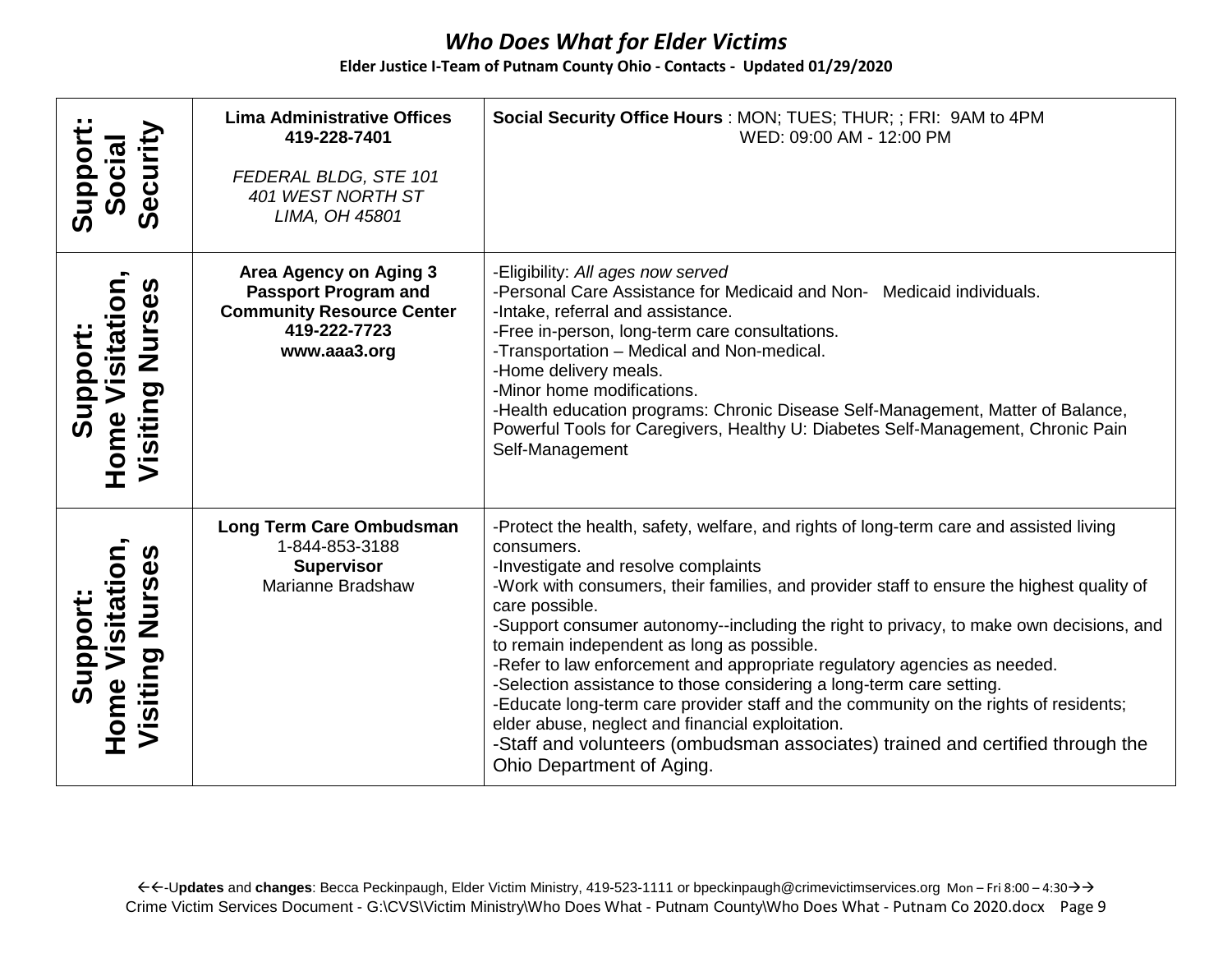#### **Elder Justice I-Team of Putnam County Ohio - Contacts - Updated 01/29/2020**

| Support:<br>Delivered Meals<br>Home                       | Lock 16<br><b>Home Delivered Meals</b><br>800.520.2905<br>419.453.3327<br>24436 US Route 224<br>Ottoville, Ohio 45876<br>Mailing: Box 348<br>Ottoville, OH 45876 | Catered meals delivered to elderly based on assessment performed by their staff to<br>determine eligibility and approval.<br>Anyone is eligible to receive these privately paid meals. It could be individuals who are<br>Elderly, Disabled, New Mothers or someone who doesn't want to prepare meals for<br>themselves for any reason. These meals are \$6.75 per meal and are nutritionally<br>balanced and low in fat, sugar and sodium. Meal includes the choice of 2% Milk, Skim<br>Milk or Juice.<br><b>DELIVERY DAYS:</b><br>Hot Meals available Monday, Wednesday and Friday. Frozen meals are available for<br>evenings, non-delivery days and weekends. Subject to change due to inclement<br>weather & holidays. Meals are scheduled to be delivered between 9:30 am and 2:30<br>pm. Clients must be home when meal is delivered. Meals cannot be left without the<br>client being present.<br>BILLING OPTIONS: 1. Pre Paid; 2. Weekly or Monthly Billing; 3. Third Party Billing<br>We accept cash, checks and all Major Credit Cards.<br>(Government assisted programs are available. Please call the office for an assessment<br>of need.) |
|-----------------------------------------------------------|------------------------------------------------------------------------------------------------------------------------------------------------------------------|----------------------------------------------------------------------------------------------------------------------------------------------------------------------------------------------------------------------------------------------------------------------------------------------------------------------------------------------------------------------------------------------------------------------------------------------------------------------------------------------------------------------------------------------------------------------------------------------------------------------------------------------------------------------------------------------------------------------------------------------------------------------------------------------------------------------------------------------------------------------------------------------------------------------------------------------------------------------------------------------------------------------------------------------------------------------------------------------------------------------------------------------------------|
| uardians<br>Support<br>Public<br>$\bar{\bm{\sigma}}$      | <b>Probate Court</b><br>419-523-3201<br>Judge Michael Borer                                                                                                      | -Issue, monitor and enforce protective orders.<br>-Order mental health and probate guardianships and conservatorships.<br>-Appoint Guardian ad Litem.                                                                                                                                                                                                                                                                                                                                                                                                                                                                                                                                                                                                                                                                                                                                                                                                                                                                                                                                                                                                    |
| sistance<br>Suppor<br>Legal<br>$\boldsymbol{\omega}$<br>⋖ | <b>Legal Aid of Western Ohio</b><br>1340 W. High St., Suite A1<br>Defiance, OH 43512<br>(877) 894-4599<br>www.lawolaw.org                                        | The list of services they provide:<br>Agricultural Worker and Immigrant Rights<br>Civil Legal Assistance Services (CLAS)<br><b>Consumer Law</b><br><b>Domestic Violence</b><br>Elder Law<br><b>Family Law</b><br><b>Housing Programs</b>                                                                                                                                                                                                                                                                                                                                                                                                                                                                                                                                                                                                                                                                                                                                                                                                                                                                                                                 |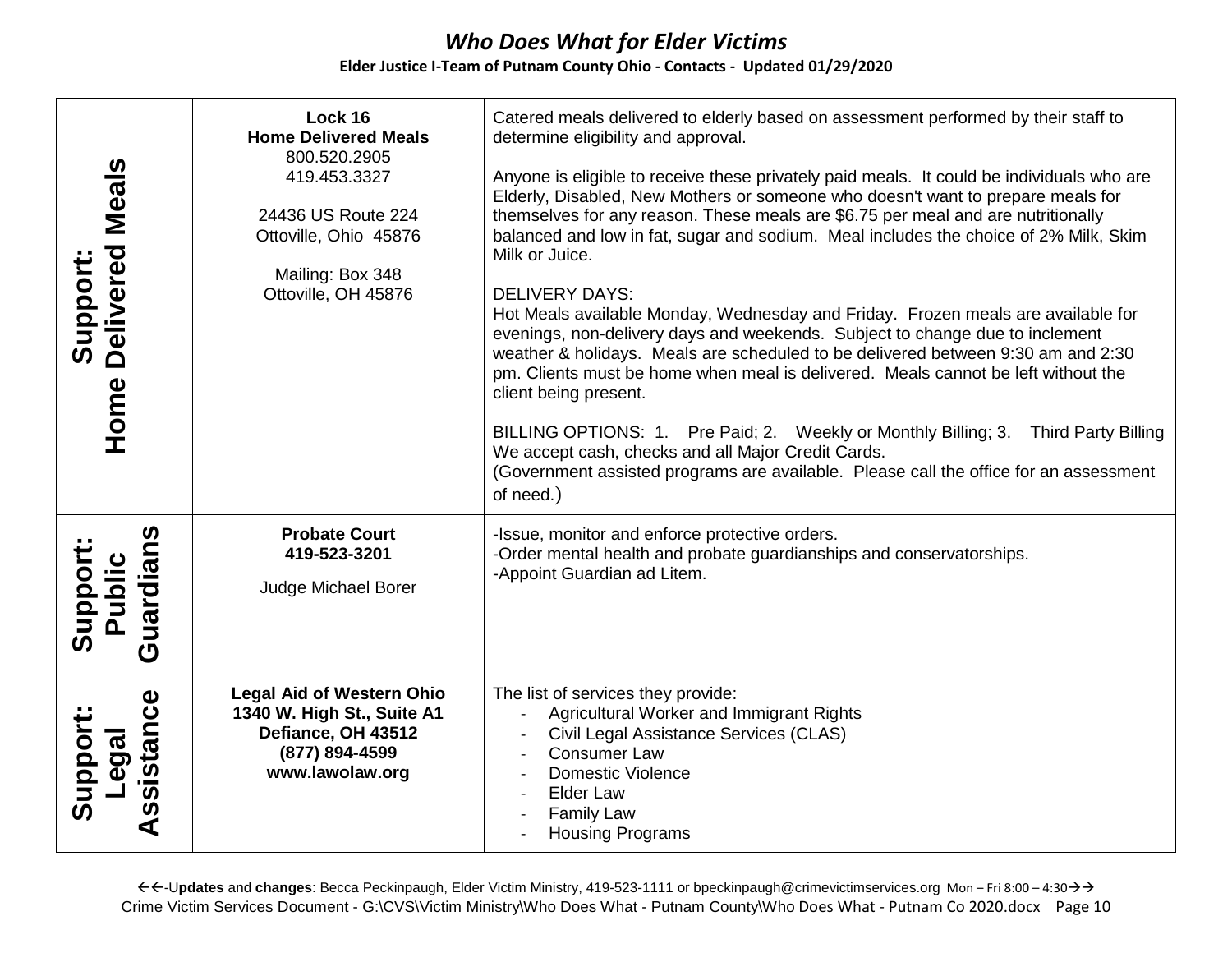|                                        |                                                                                                                                                                      | Legal Aid Line<br>Low-Income Taxpayer Clinic<br><b>Public Benefits</b><br>More specifically: Public benefits, e.g., Medicaid, Medicare, food stamps;<br>Housing – Evictions from or conditions at subsidized housing or elderly projects;<br>Consumer - Debt collection abuse, repair or sales scams, etc.; Advanced directives -<br>Living wills, Health care POA's, financial POA's and depending upon funding cutbacks,<br>simple wills and small estate probate. |
|----------------------------------------|----------------------------------------------------------------------------------------------------------------------------------------------------------------------|----------------------------------------------------------------------------------------------------------------------------------------------------------------------------------------------------------------------------------------------------------------------------------------------------------------------------------------------------------------------------------------------------------------------------------------------------------------------|
| umane<br><b>Society</b><br>Suppor      | <b>Putnam County Humane Society</b><br>4017 City Rt. 1<br>Leipsic, Ohio 45856<br><b>Putnam County Dog Pound</b><br>1490 E 2nd St, Ottawa, OH 45875<br>(419) 523-8617 | Both provide adoption of animals and safe alternatives for people to forfeit animals when<br>unable to care for them further.                                                                                                                                                                                                                                                                                                                                        |
| .,<br>Rehabilitation:<br>Mental Health | <b>Pathways Counseling Center</b><br>835 North Locust Street,<br>Ottawa, Ohio 45875<br>Phone: 419-523-4300<br>After Hours: 1-800-468-4357<br>Fax: 419-523-6188       | Referral and information, counseling, assessment, treatment, consultation,<br>Support and guidance. Specific mental health services include: psychiatric services,<br>community support, mental<br>Health education, psychological evaluations, play therapy and pre-hospital screenings.<br>Substance abuse services include: outpatient programs, anger management, prevention<br>education and BWC and Drug Free Workplace programs for employers and employees.  |